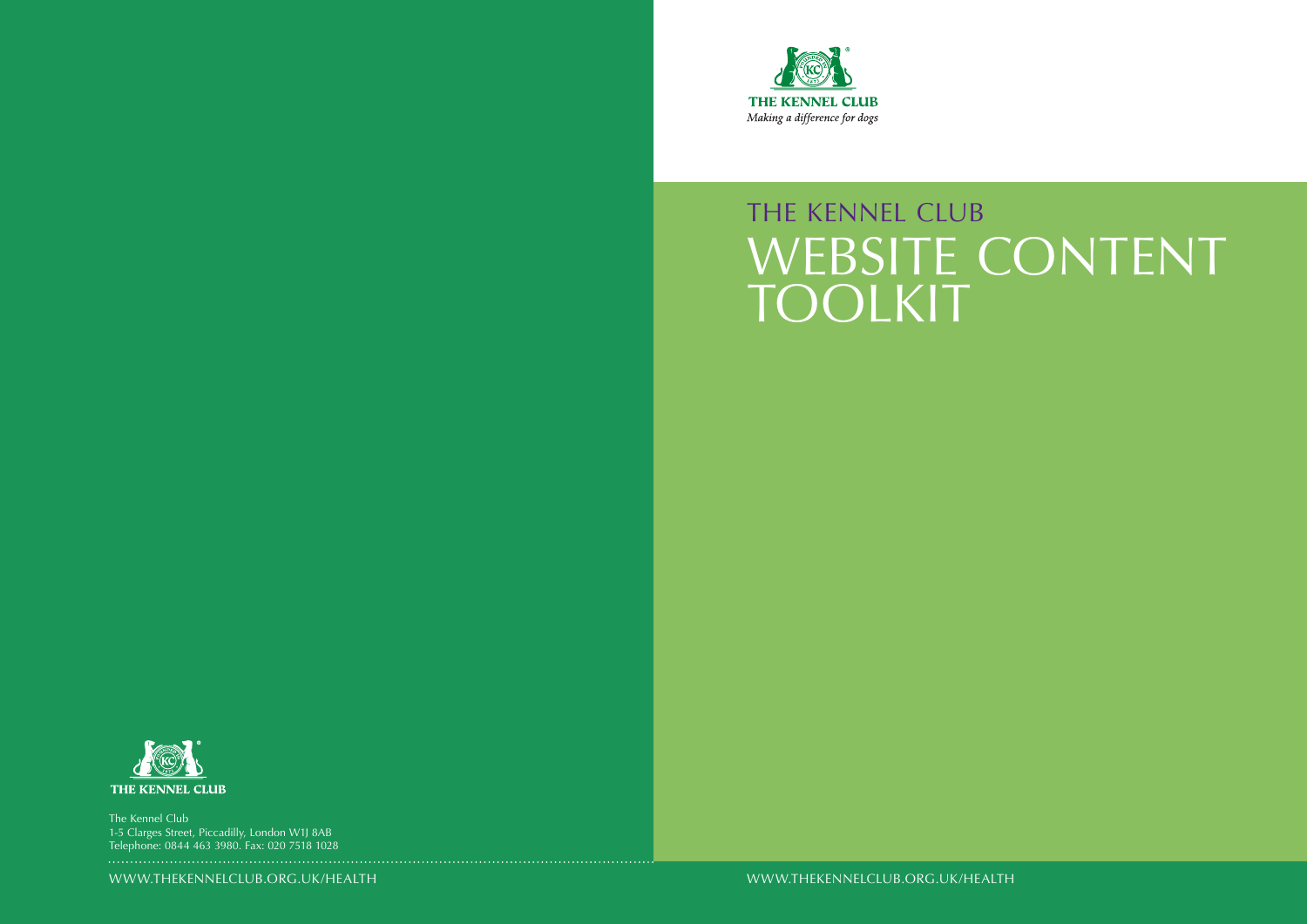# INTRODUCTION

A good website will be one of the best tools to have to promote the health and welfare of your breed. It enables breed representatives to showcase all the good work that is being done to improve and maintain the heath of future generations, as well as raise awareness of any health conditions which may appear in the breed. If there is a lot being done to eradicate or reduce the incidence of a condition, then this is the perfect place to tell the world about it.

Having a website dedicated to the health of the breed allows:

- Promotion and demonstration of how healthy the breed is
- Publication of information and advice on health conditions
- Publicity of what is being done to prevent any conditions from persisting
- Recruitment of people within the breed to help and assist, whether it be through financial donations, genetic material for research, or data from completed surveys

An additional toolkit to [enhance a website](https://www.thekennelclub.org.uk/media/356229/website_enhancement_toolkit.pdf?utm_source=BHC_WebContent&utm_medium=P3EnhanceAWebsite&utm_campaign=BHC_WebContent) is available which discusses how to build a website and we have provided you with some dos and don'ts on the general design of your site, but what information could be included?

The information that follows is a general guide on things that could be included on your website.



- 
- 
- 
-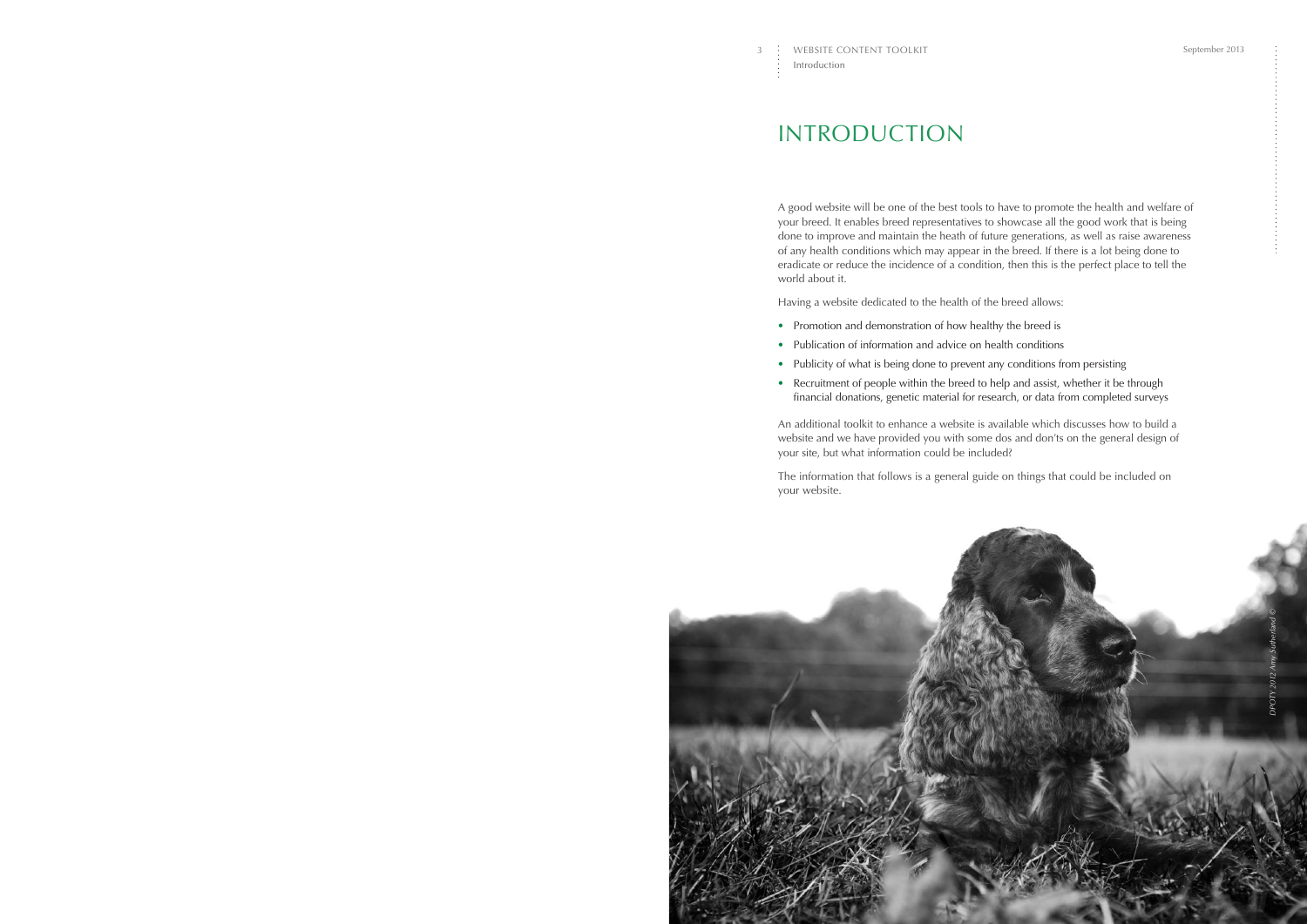| <b>CONTENTS</b> |  |
|-----------------|--|
|-----------------|--|

| <b>KNOW YOUR AUDIENCE</b>                | 5              |
|------------------------------------------|----------------|
| <b>ABOUT YOU</b>                         | 5              |
| <b>CONTACT DETAILS</b>                   | 5              |
| <b>PUBLISHING REPORTS</b>                | 6              |
| <b>HEALTH SURVEYS</b>                    | 6              |
| <b>HEALTH CONDITIONS</b>                 | $\overline{7}$ |
| <b>BREED CONSERVATION AND INBREEDING</b> | $\overline{7}$ |
| <b>HEALTH EVENTS</b>                     | 8              |
| <b>LINKS</b>                             | 8              |
| <b>HIGH PROFILE BREEDS</b>               | 9              |
| <b>ADVICE TO PUPPY BUYERS</b>            | 9              |
| <b>FREQUENTLY ASKED QUESTIONS</b>        | 10             |
| <b>KEEPING YOUR WEBSITE UP-TO-DATE</b>   | 10             |
| <b>ACKNOWLEDGEMENTS</b>                  | 11             |



### KNOW YOUR AUDIENCE

Visitors to the website will be made up of a variety of different people from diverse backgrounds.

Your audience may include:

- Breeders looking for guidance on how to breed away from certain conditions
- Dog owners looking for information on a condition that may affect their pet
- Potential puppy buyers wanting to know how to choose a puppy
- Judges looking for information on conditions to watch out for in the ring
- Researchers
- Breed club members
- Dog health campaigners
- General public
- Veterinarians and veterinary nurses

The reasons for these individuals visiting the website are also likely to vary, with certain groups looking for specific information. One way to assist each group is to tailor particular sections of the website to a particular purpose, for example an obvious section on health testing, breeding, health surveys etc.

#### ABOUT YOU

Make sure that it's clear why the website has been created and who it has been created on behalf of, e.g. the Breed Council, breed clubs etc. Why not give a mission statement or provide an aim such as "The Kennel Club - making a difference for dogs". If the website is on behalf of a health committee then provide the names, positions and contact details of those that sit on it. If you wish to make your minutes public, then this is an excellent platform to do so.

#### CONTACT DETAILS

Ensure that there are contact details available for anyone who would like to give feedback on the website or has any questions that the site has not been able to answer.

Where possible, have designated individuals responsible for certain tasks, for example general enquiries, problems with the website, enquiries concerning particular conditions etc. By doing this it will be clear who a question should be directed towards and provide the appropriate contact details and split the work too. If individuals do not want to put their personal e-mail address on the website, then an additional e-mail address could be created for this purpose alone.

If your health group or health committee has a presence on social media such as Facebook or Twitter, then you can provide these details here.

*DPOTY 2012 Joanne Kyriazopoulos ©*

 $\odot$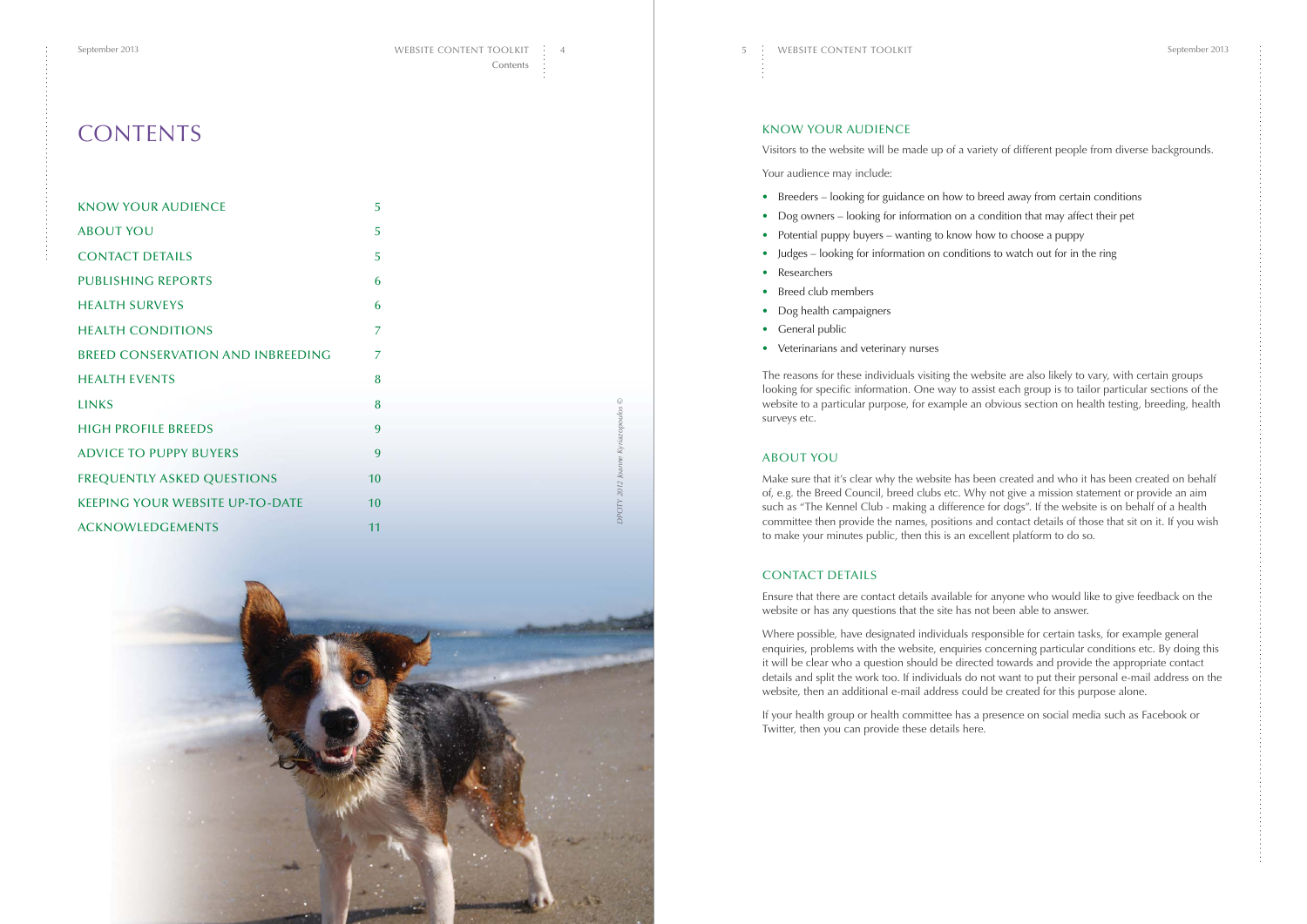#### PUBLISHING REPORTS

If a health strategy or annual report has been produced, then it is good practice to publish it online. This would be an excellent opportunity to announce all that has been done in the last year to improve or maintain the health of the breed, whilst also demonstrating any plans for the future and how to get there. If a health strategy has not yet been produced, then please refer to the BHC toolkit available via the [Kennel Club website](http://www.thekennelclub.org.uk/?utm_source=BHC_WebContent&utm_medium=P6Para1KC&utm_campaign=BHC_WebContent).

#### HEALTH SURVEYS

If there is a health survey, then a page dedicated to the questionnaire would be an ideal platform to launch it from. If the survey is online, either as a download or as an interactive part of the website, it allows more people to access it and complete it, without the cost of printing or postage. Not only can you publicise its presence, but so can your friends, colleagues, and even the [Kennel Club](http://www.thekennelclub.org.uk/?utm_source=BHC_WebContent&utm_medium=P6Para2KC&utm_campaign=BHC_WebContent) – all we need is a link.

Make it clear why the survey is being carried out, who can complete the questionnaire and what the deadline for submission is. If the questionnaire is available as a download, then make sure to include an e-mail address or postal address for respondents to return it to.

Once a survey has ended, publicise the results in a report, which can be made available in the health survey section of the website. If respondents to the questionnaire have provided an e-mail address, then contact them to let them know the report is available.

Use the data from the questionnaire throughout the website for giving evidence of how healthy the breed is overall, the prevalence of certain conditions and for prioritising conditions.

- What the condition is
- Information, if known, or the morbidity and mortality rates
- How prevalent is the condition or what percentage of dogs are affected?
- What clinical effects does it cause and at what age do signs present?
- Is it inherited? If so, how?
- How is the condition diagnosed, is there a [DNA test](https://www.thekennelclub.org.uk/media/14688/dnatestsworldwide.pdf?utm_source=BHC_WebContent&utm_medium=P7DNATests&utm_campaign=BHC_WebContent) for it or a health testing scheme?
- Which laboratories provide DNA tests for the condition (a list is available from the Kennel Club website)?
- Advice on what to do if your dog is affected
- What current treatment is commonly used?
- If known, any breeding advice on how individuals can breed away from this condition [\(an information guide is available on the Kennel Club website entitled "Breeding from your](http://www.thekennelclub.org.uk/media/324433/breeding_from_your_dna_tested_dog_web.pdf?utm_source=BHC_WebContent&utm_medium=P7ParaPnt8&utm_campaign=BHC_WebContent) DNA tested dog")

If multiple surveys have been carried out over the years, then it is helpful to describe the changes that have been reported. Are there any conditions that seem to be improving or becoming more common? If the latter is happening, what is being done to improve this?

[If a health survey has not yet been carried out, you can still direct people to the KC/BSAVA](http://www.thekennelclub.org.uk/vets-researchers/purebred-dog-health-survey-results/?utm_source=BHC_WebContent&utm_medium=P6Para7KCBSAVA&utm_campaign=BHC_WebContent)

#### HEALTH CONDITIONS

It is important to highlight which, if any, health conditions are more common amongst your breed.

For each condition a short section could be written on:



It is also important to state how a condition is being addressed and what research has, and is, being carried out. If information is provided on a particular health condition(s) from scientific papers, then make sure that the paper is referenced appropriately. If there are any collaborative research projects (e.g. with the Animal Health Trust), then highlight this and include a link to the information available on their website. If records are being kept on specific dogs with disorders, then ensure that advice is given on how owners or breeders can report cases.

## BREED CONSERVATION AND INBREEDING

An important part of maintaining the health of any breed is to preserve a healthy degree of genetic variation so that the breed can avoid problems such as genetic bottle-necks, and reduced fertility. To achieve this, information could be provided on your website which illustrates the downsides of inbreeding, close matings and popular sires, and also information on why maintaining genetic diversity amongst the breed is important. The benefits of inbreeding co-efficient calculators could be explained and visitors to the website could be directed toward inbreeding co-efficient calculators, such as [Mate Select](http://www.thekennelclub.org.uk/services/public/mateselect/Default.aspx?utm_source=BHC_WebContent&utm_medium=P7MateSelect&utm_campaign=BHC_WebContent), for use when considering potential mates. You may consider publishing your [breed average COI,](http://www.thekennelclub.org.uk/services/public/mateselect/breed/Default.aspx?utm_source=BHC_WebContent&utm_medium=P7BreedAverageCOI&utm_campaign=BHC_WebContent) but ensure that this figure is updated regularly as the Kennel Club update this figure annually.

If the breed is numerically and genetically small, then consider illustrating what is being done to encourage diversity.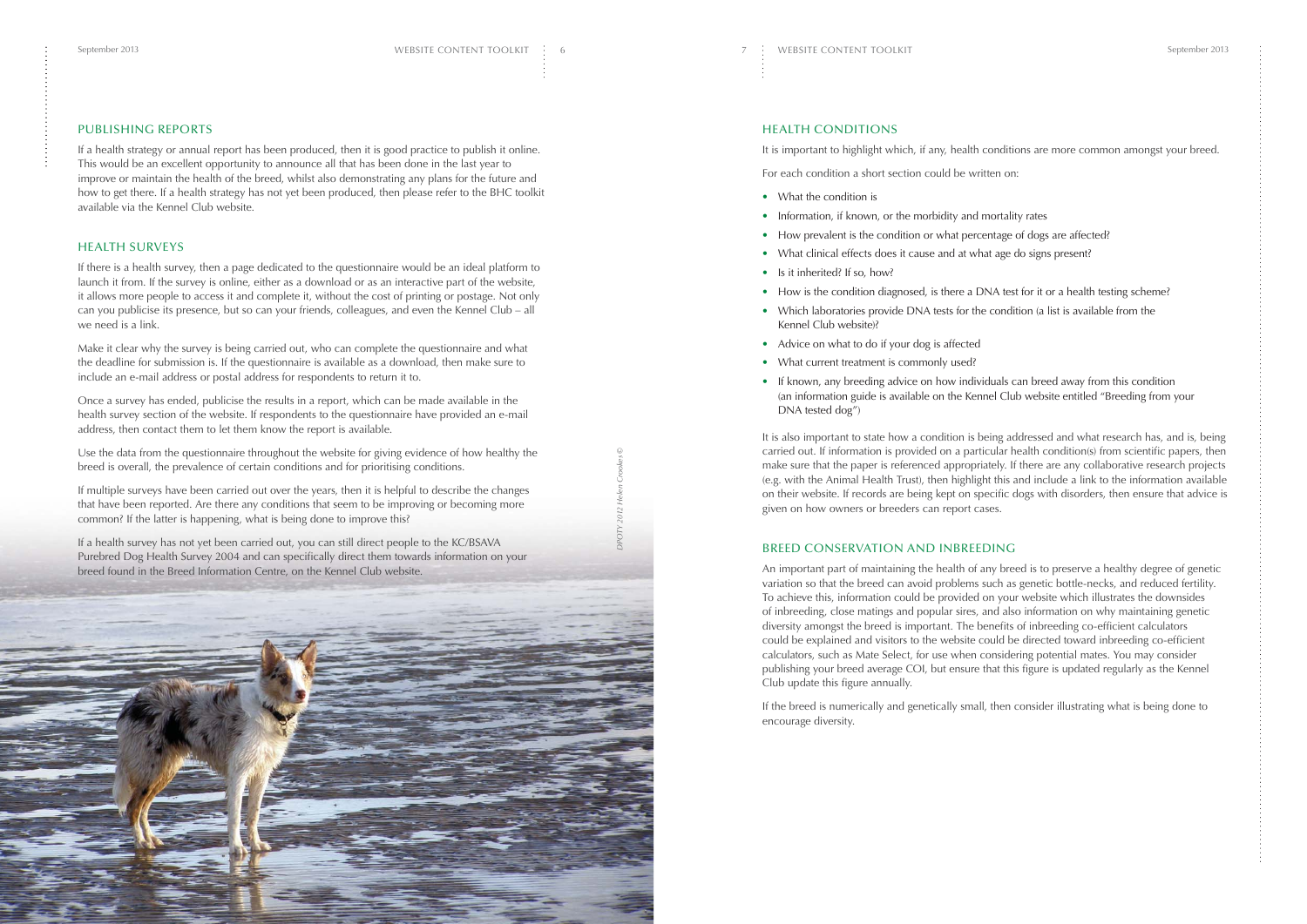#### HIGH PROFILE BREEDS

If the breed has been designated as one of the [high profile breeds,](http://www.thekennelclub.org.uk/services/public/breed/Default.aspx?utm_source=BHC_WebContent&utm_medium=P9HPB&utm_campaign=BHC_WebContent) then some information on what it means to be on the high profile list could be provided. The particular 'points of concern' (available from [Breed Watch\)](http://www.thekennelclub.org.uk/services/public/breed/watch/Default.aspx?utm_source=BHC_WebContent&utm_medium=P9BreedWatch&utm_campaign=BHC_WebContent) could be provided and used to illustrate how your breed is tackling these issues in order to meet the removal criteria. Information could be provided for those individuals interested in dog showing regarding veterinary health checks and what this procedure involves. If there are any [breed specific health schemes](http://www.thekennelclub.org.uk/health/health-information-and-resources/dna-testing-and-tools/dna-screening-schemes-and-results/?utm_source=BHC_WebContent&utm_medium=P9BreedSpecificHealthSchemes&utm_campaign=BHC_WebContent) then illustrate what these are and how owners and breeders can participate. If there is a list available of specialists who can provide health tests for any particular part of a health scheme, then this could be provided.

- Breed group
- Size

#### ADVICE TO PUPPY BUYERS

The Kennel Club often recommends that puppy seekers new to a breed should contact the relevant Breed Clubs for additional advice and information. Providing information on what they should look out for when buying a puppy of your breed, and who to buy from is invaluable. Including the positives and challenges about the breed will help ensure that puppy seekers are the right potential owners of your breed.

Breed specific requirements for puppy buyers might include:

- [The Kennel Club](http://www.thekennelclub.org.uk/?utm_source=BHC_WebContent&utm_medium=P8Pnt1KC&utm_campaign=BHC_WebContent) website
- Your Breed Club(s) website(s) (if different)
- [BVA website](http://www.bva.co.uk/?utm_source=BHC_WebContent&utm_medium=P8Pnt3BVA&utm_campaign=BHC_WebContent)
- [AHT website](http://www.aht.org.uk/?utm_source=BHC_WebContent&utm_medium=P8Pnt4AHT&utm_campaign=BHC_WebContent)
- International Breed website(s)
- [KC publications,](http://www.thekennelclub.org.uk/vets-researchers/kennel-club-publications-and-statistics/?utm_source=BHC_WebContent&utm_medium=P8Pnt6Publications&utm_campaign=BHC_WebContent) such as [The Dog Health Group Annual Report](http://www.thekennelclub.org.uk/vets-researchers/dog-health-group-annual-report/?utm_source=BHC_WebContent&utm_medium=P8Pnt6DHG&utm_campaign=BHC_WebContent) or the [The Kennel Scope](http://www.thekennelclub.org.uk/vets-researchers/the-kennel-scope/?utm_source=BHC_WebContent&utm_medium=P8Pnt6KennelScope&utm_campaign=BHC_WebContent)
- Breed Club publications (annual reports, minutes)
- [Mate Select](http://www.thekennelclub.org.uk/services/public/mateselect/Default.aspx?utm_source=BHC_WebContent&utm_medium=P8Pnt8MateSelect&utm_campaign=BHC_WebContent)
- The [Breed Information Centre](http://www.thekennelclub.org.uk/services/public/breed/Default.aspx?utm_source=BHC_WebContent&utm_medium=P8Pnt9BIC&utm_campaign=BHC_WebContent)
- Breed Watch

- How much exercise they require
- Length of coat
- How much grooming is needed
- Ideal type of home
- Lifespan
- Temperament
- Diet and lifestyle
- Details of any recommended or required health screening tests

#### HEALTH EVENTS

This could be an area to publicise events such as health seminars and health testing at shows that may be of interest to club members or owners of the breed. These could be events that are organised by clubs, councils, or it could include events organised by other individuals/groups that are relevant. If there are regular health events, then a calendar could be published of which events are on each month. A list of possible [seminars](http://www.thekennelclub.org.uk/health/events,-seminars-and-surveys/?utm_source=BHC_WebContent&utm_medium=P8Seminars&utm_campaign=BHC_WebContent) that may be relevant to each breed can be found on the [Kennel Club website](http://www.thekennelclub.org.uk/?utm_source=BHC_WebContent&utm_medium=P8Para1KC&utm_campaign=BHC_WebContent).

#### LINKS

There are a range of useful tools and information resources that you may consider having a link to on your website.

These may include (amongst other things):

*DPOTY 2012 Cye Hatt ©*